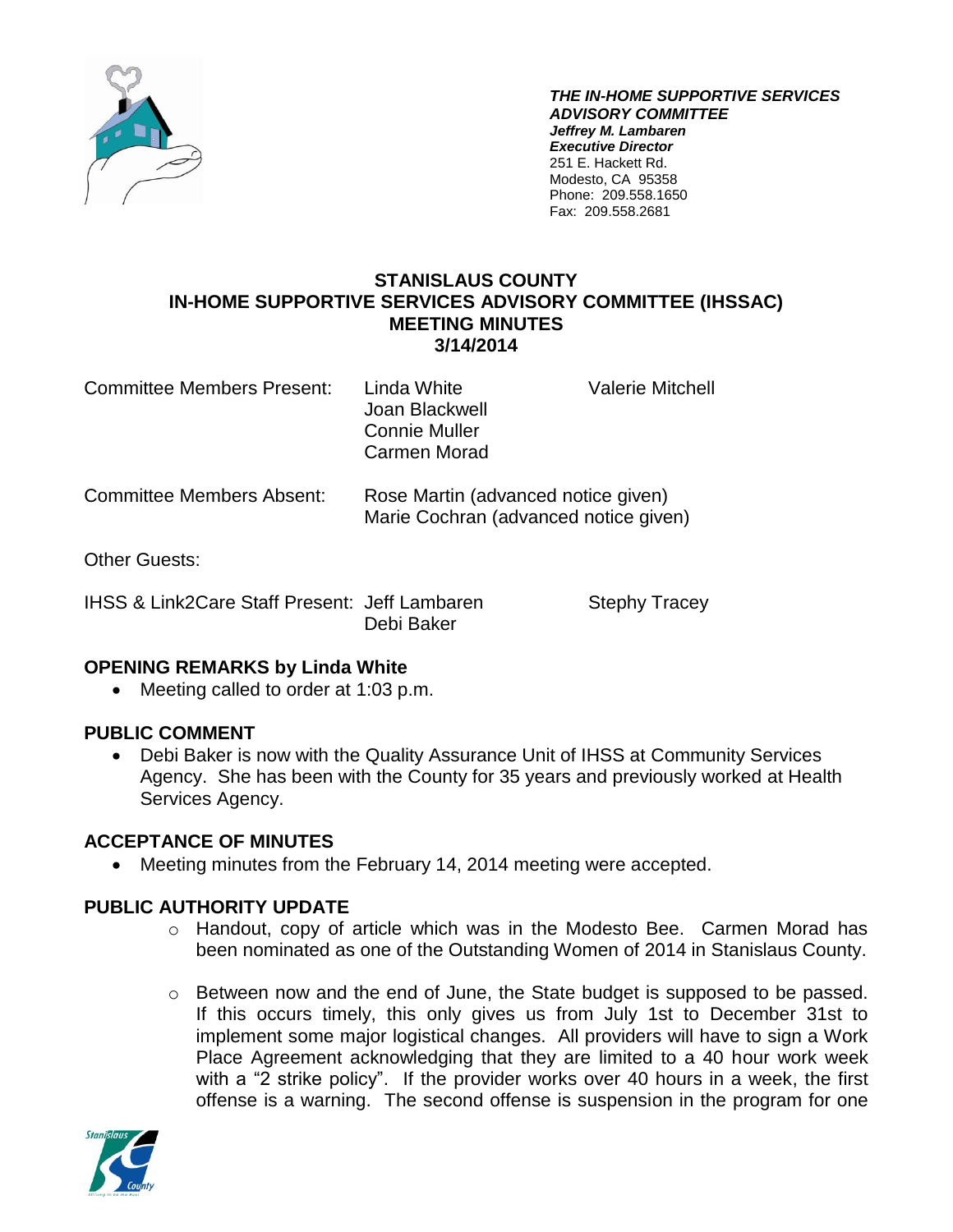year. The social workers will have to work with those recipients who have over 40 hours per week regarding their back-up plan. These recipients will likely need additional providers. The Public Authority will need to greatly expand its Registry list to accommodate these anticipated requests. We are currently working on improving Registry services to both Recipients and Providers. The 40 hour limit applies to a provider no matter who they work for, so if they are a back-up provider and work for someone else, we have to make sure that they are not inadvertently violating the overtime rule. We will also need an emergency backup system. The State has proposed an emergency provider back-up system. The providers would be paid a premium rate to be on-call at a moment's notice to provide services. The cost of the program is currently \$7.2 billion. When overtime comes into play, the program cost will explode which is why it is highly unlikely that overtime would be approved. There has been some discussion to have overtime allowed in limited circumstances. The Cash and Counseling model is possible but there is no time in the current legislative cycle for that to occur by the time the State is required to complete its budget.

- $\circ$  Handout, "Subcommittee #3: Health and Human Services" dated March 13, 2014. Part 1 gives an overview of the program including budget, background, service delivery, and funding. Part 2 gives an update about the Coordinated Care Initiative (CCI). It will start April 1st in the pilot counties. Part 3 discusses the litigation settlement which occurred last year. Part 4 discusses the Federal Fair Labor Standards Act (FLSA) – Final Rule. The last part discusses the new computer system we have; CMIPS II.
- $\circ$  Handout, "U.S. Department of Labor" regarding all the Federal rules. Fact Sheet: Application of the FLSA to Domestic Service. Major provisions of the Final Rule. Minimum Wage and Overtime Protections is why California has to change its model. Fact Sheet #79A: Companionship Services Under the FLSA. Previously all IHSS providers were considered companion workers and were excluded from minimum wage overtime protection. The definition has been narrowed down and it has been determined that IHSS no longer falls in the companion service role so we are excluded from that. Fact Sheet #79B: Live-In Domestic Workers. Also not exempt from overtime. Fact Sheet #79D: Hours Worked Applicable to Domestic Service. Proposed change for wait time for medical appointments and transportation time between recipients now is time that counts and must be paid. This time will count towards their 40 hours so the net effect will be less personal care from that individual provider and more people will need additional providers. Fact Sheet #79E: Joint Employment in Domestic Service. Providers may be considered an employee of more than one recipient. Paid travel time between recipients would have to be addressed.
- o Handout from California Welfare Directors Association (CWDA). This document addresses various concerns about the proposal. Additional 30,000 to 40,000 providers would need to be recruited for the back-up system. Tracking and notifying social workers of the need for a back-up provider and matching providers to recipients will be challenging.
- o Handout, "IHSS Coalition; Letter to Senate Budget Subcommittee." They are an advocacy group composed of a number of associations which are listed on the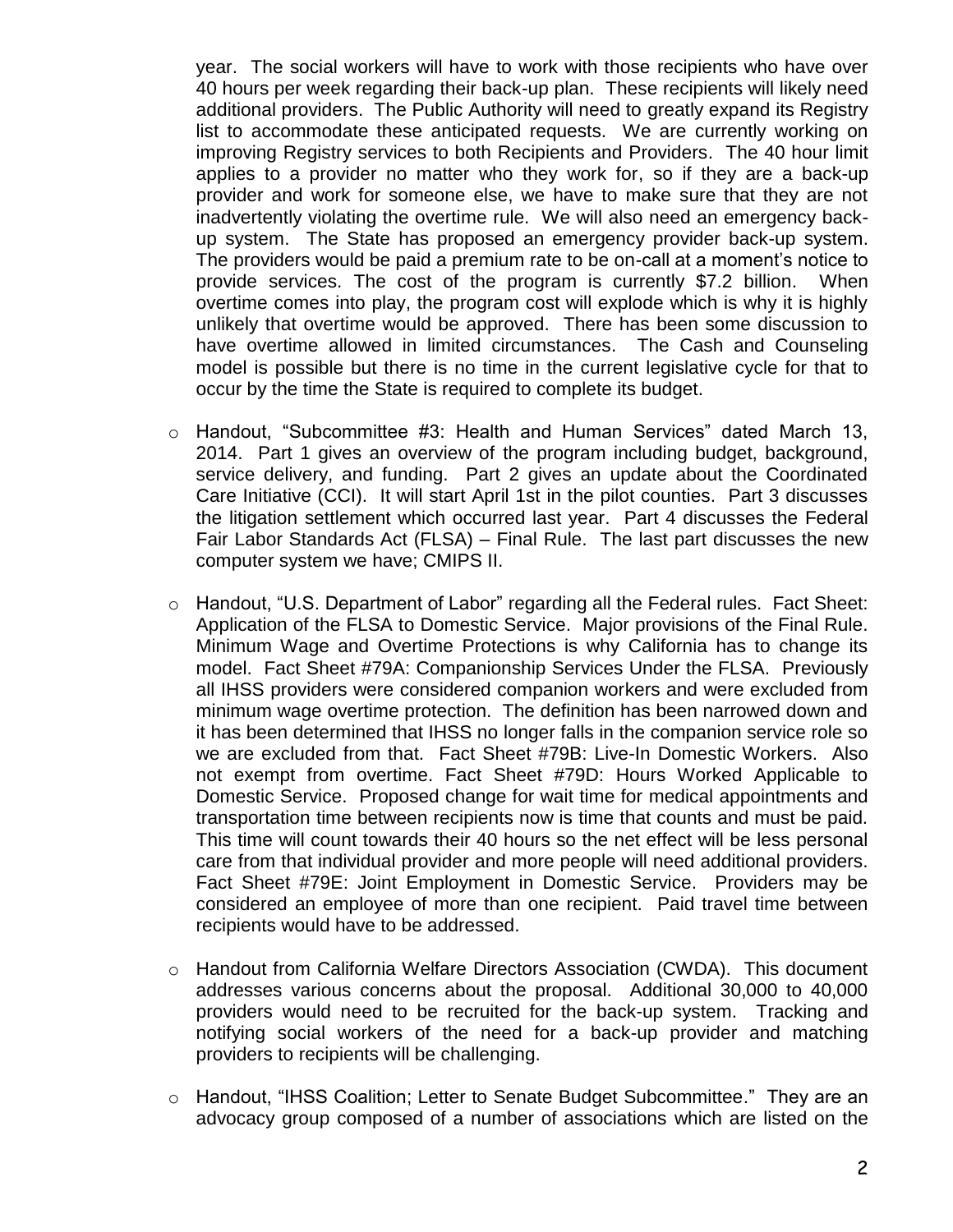back of the handout. Discusses across-the-board cut. FLSA. Continuity of Care. IHSS providers are not interchangeable. Availability of workforce. Availability of workers for new back-up system; would have to be available on short notice. Reductions to provider income/consumer household income. Concerns about the workweek agreements and insufficient information about the back-up system.

 $\circ$  Handout, "IHSS Overview." Copy of power point presentation. This was presented by the Director of Social Services to the Assembly Budget Sub-Committee and doing the same thing at the Senate. Discusses IHSS history, statistics, budget, major changes (2009-present), and future changes.

# **BUDGET UPDATE**

o Included in above.

### **LEGISLATIVE UPDATE**

o None.

### **FURTHER ACTION PLANNING FOR 2014**

- What would a Facebook or Twitter page contribute that our website doesn't already provide? Perhaps we could improve our website such as adding additional information or video links. We do have a link on our website where people can leave comments or messages.
- Discussed the possibility at meeting at a different location for a future IHSSAC meeting, suggestions included Gladys Lemmons Senior Center in Oakdale and Evergreen Rehab Care Center in Modesto. Our meeting location can change from County Center III. The date and time would remain the same. Carmen is involved with the Mayor's Top Teens Program. One of the things they do is visit Evergreen. This is a way to introduce them to community services and connecting with seniors. Maybe we could include something that has to do with our committee and join them on visit(s).
- AB1234 training. Per County Counsel, Committee members can complete the training on-line. Jeff gave Carmen the handout information.

### **COMMITTEE MEMBERS REPORT**

• None.

# **AGENDA ITEMS FOR NEXT MEETING**

- Public Comment
- Acceptance of Meeting Minutes from March 14, 2014 meeting
- Public Authority Update
- Budget Update
- Legislative Update